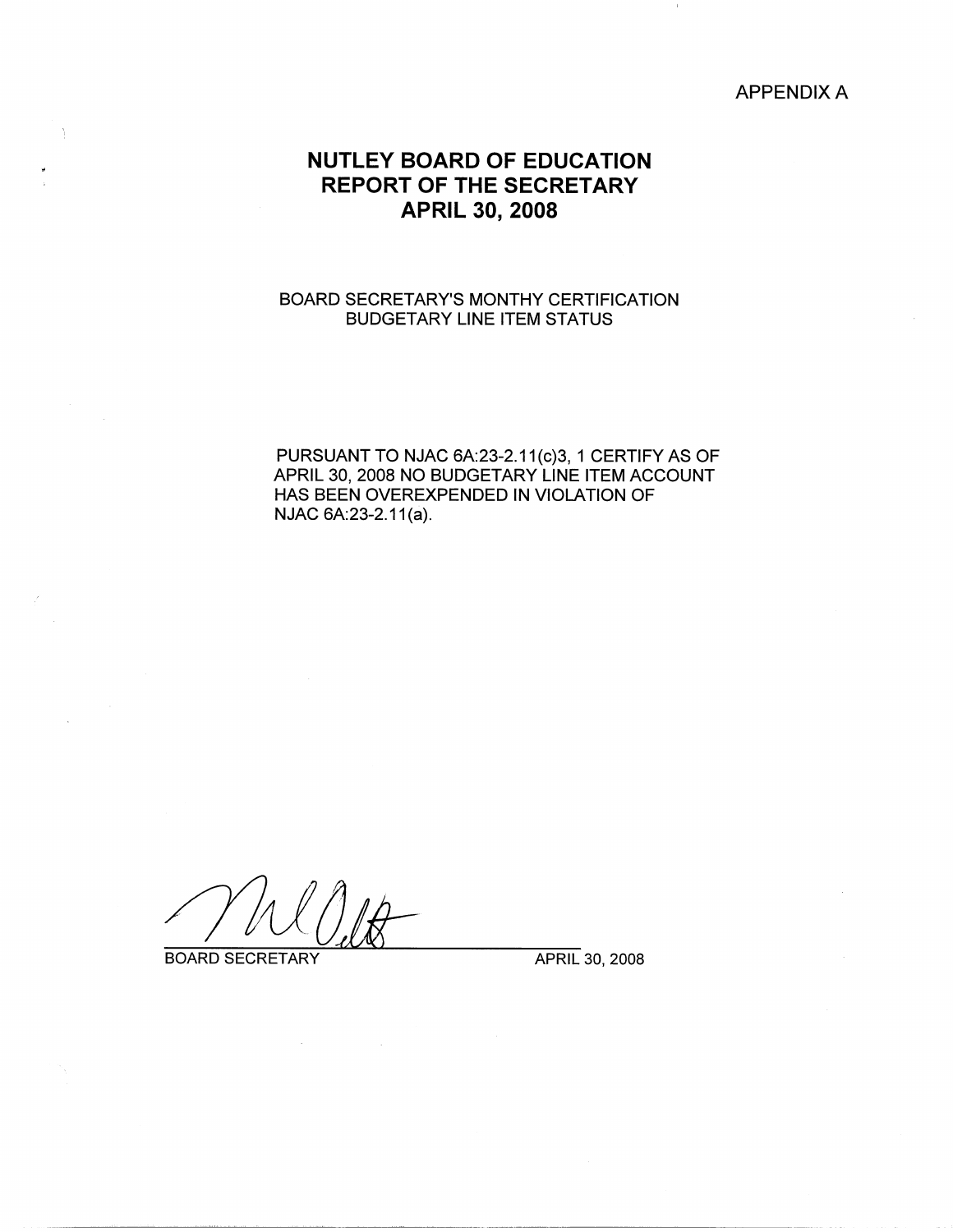L.

 $\big)$ 

 $\bar{1}$ 

**Starting date 7/1/2007 Ending date 4/30/2008 Fund: 10 GENERAL CURRENT EXPENSE** 

| <b>Assets:</b> | <b>Assets and Resources</b>                 |                   |                 |
|----------------|---------------------------------------------|-------------------|-----------------|
| 101            | Cash in bank                                |                   | \$322,318.16    |
| $102 - 106$    | Cash Equivalents                            |                   | \$3,900.00      |
| 111            | Investments                                 |                   | \$0.00          |
| 116            | Capital Reserve Account                     |                   | \$734,909.49    |
| 121            | Tax levy Receivable                         |                   | \$1,448,804.11  |
|                | Accounts Receivable:                        |                   |                 |
| 132            | Interfund                                   | \$4,201.45        |                 |
| 141            | Intergovernmental - State                   | \$456,305.00      |                 |
| 142            | Intergovernmental - Federal                 | \$0.00            |                 |
| 143            | Intergovernmental - Other                   | \$0.00            |                 |
| 153, 154       | Other (net of estimated uncollectable of \$ | \$3,482.86        | \$463,989.31    |
|                | Loans Receivable:                           |                   |                 |
| 131            | Interfund                                   | \$0.00            |                 |
| 151, 152       | Other (Net of estimated uncollectable of \$ | \$0.00            | \$0.00          |
|                | <b>Other Current Assets</b>                 |                   | \$0.00          |
|                | <b>Resources:</b>                           |                   |                 |
| 301            | <b>Estimated revenues</b>                   | \$49,176,529.00   |                 |
| 302            | Less revenues                               | (\$42,070,762.56) | \$7,105,766.44  |
|                | <b>Total assets and resources</b>           |                   | \$10,079,687.51 |
|                | <b>Liabilities and fund equity</b>          |                   |                 |
|                | <b>Liabilities:</b>                         |                   |                 |
| 411            | Intergovernmental accounts payable - state  |                   | \$0.00          |
| 421            | Accounts payable                            |                   | (\$36.15)       |
| 431            | Contracts payable                           |                   | \$0.00          |
| 451            | Loans payable                               |                   | \$0.00          |
| 481            | Deferred revenues                           |                   | \$0.00          |
|                | Other current liabilities                   |                   | \$666,748.64    |
|                | <b>Total liabilities</b>                    |                   | \$666,712.49    |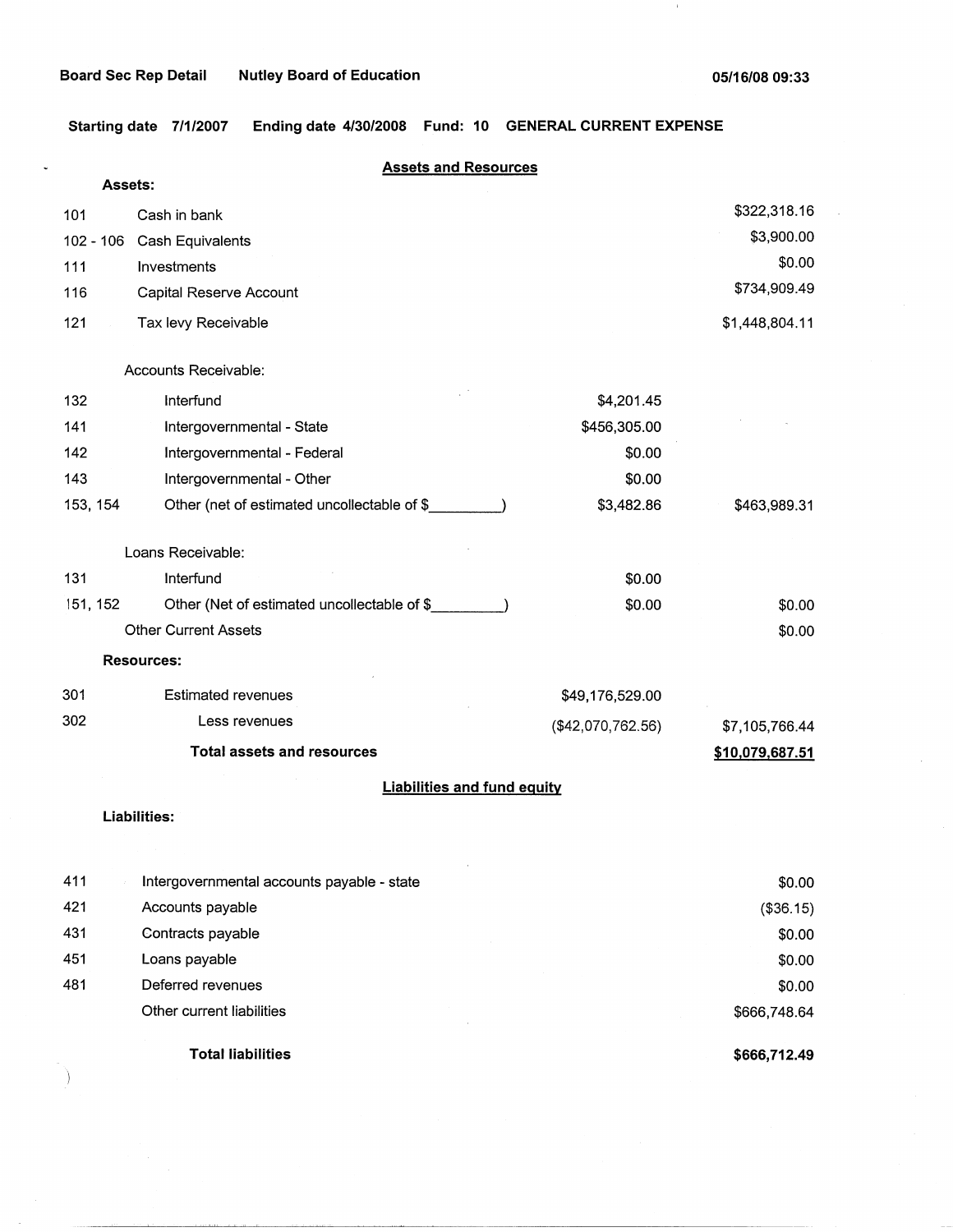$\left(\frac{1}{2}\right)^{n}$ 

**Starting date 7/1/2007 Ending date 4/30/2008 Fund: 10 GENERAL CURRENT EXPENSE** 

## **Fund Balance:**

Appropriated:

| 753,754         |                      | Reserve for encumbrances          |                                                        |                      | \$9,090,845.45   |                 |  |
|-----------------|----------------------|-----------------------------------|--------------------------------------------------------|----------------------|------------------|-----------------|--|
| 761             |                      | Capital reserve account - July    |                                                        |                      | \$725,718.34     |                 |  |
| 604             |                      | Add: Increase in capital reserve  |                                                        |                      | \$0.00           |                 |  |
| 307             |                      |                                   | Less: Budgeted w/d from capital reserve eligible costs |                      | \$0.00           |                 |  |
| 309             |                      |                                   | Less: Budgeted w/d from capital reserve excess costs   |                      | \$0.00           | \$725,718.34    |  |
| 762             |                      | Adult education programs          |                                                        |                      | \$0.00           |                 |  |
| 751,752,76x     | Other reserves       |                                   |                                                        |                      | \$0.00           |                 |  |
| 601             | Appropriations       |                                   |                                                        | \$50,934,684.37      |                  |                 |  |
| 602             | Less: Expenditures   |                                   | (\$41,270,840.10)                                      |                      |                  |                 |  |
|                 |                      | Encumbrances                      | (\$9,090,845.45)                                       | $($ \$50,361,685.55) | \$572,998.82     |                 |  |
|                 | Total appropriated   |                                   |                                                        |                      | \$10,389,562.61  |                 |  |
| Unappropriated: |                      |                                   |                                                        |                      |                  |                 |  |
| 770             | Fund balance, July 1 |                                   |                                                        |                      | \$417,321.41     |                 |  |
| 303             |                      | Budgeted fund balance             |                                                        |                      | (\$1,393,909.00) |                 |  |
|                 | Total fund balance   |                                   |                                                        |                      |                  | \$9,412,975.02  |  |
|                 |                      | Total liabilities and fund equity |                                                        |                      |                  | \$10,079,687.51 |  |

# **Recapitulation of Budgeted Fund Balance:**

| <b>Budgeted</b>   | Actual            | <b>Variance</b>  |
|-------------------|-------------------|------------------|
| \$50,934,684.37   | \$50,361,685.55   | \$572,998.82     |
| (\$49,176,529.00) | (\$42,070,762.56) | (\$7,105,766.44) |
| \$1,758,155.37    | \$8,290,922.99    | (\$6,532,767.62) |
|                   |                   |                  |
| \$0.00            | \$9,191.15        | (\$9,191.15)     |
| \$0.00            | \$0.00            |                  |
| \$1,758,155.37    | \$8,300,114.14    | (\$6,541,958.77) |
| (\$364, 246.37)   | (\$364,246.37)    |                  |
| \$1,393,909.00    | \$7,935,867.77    | (\$6,541,958.77) |
|                   |                   |                  |

Board Secretary

 $5/$  $/9/08$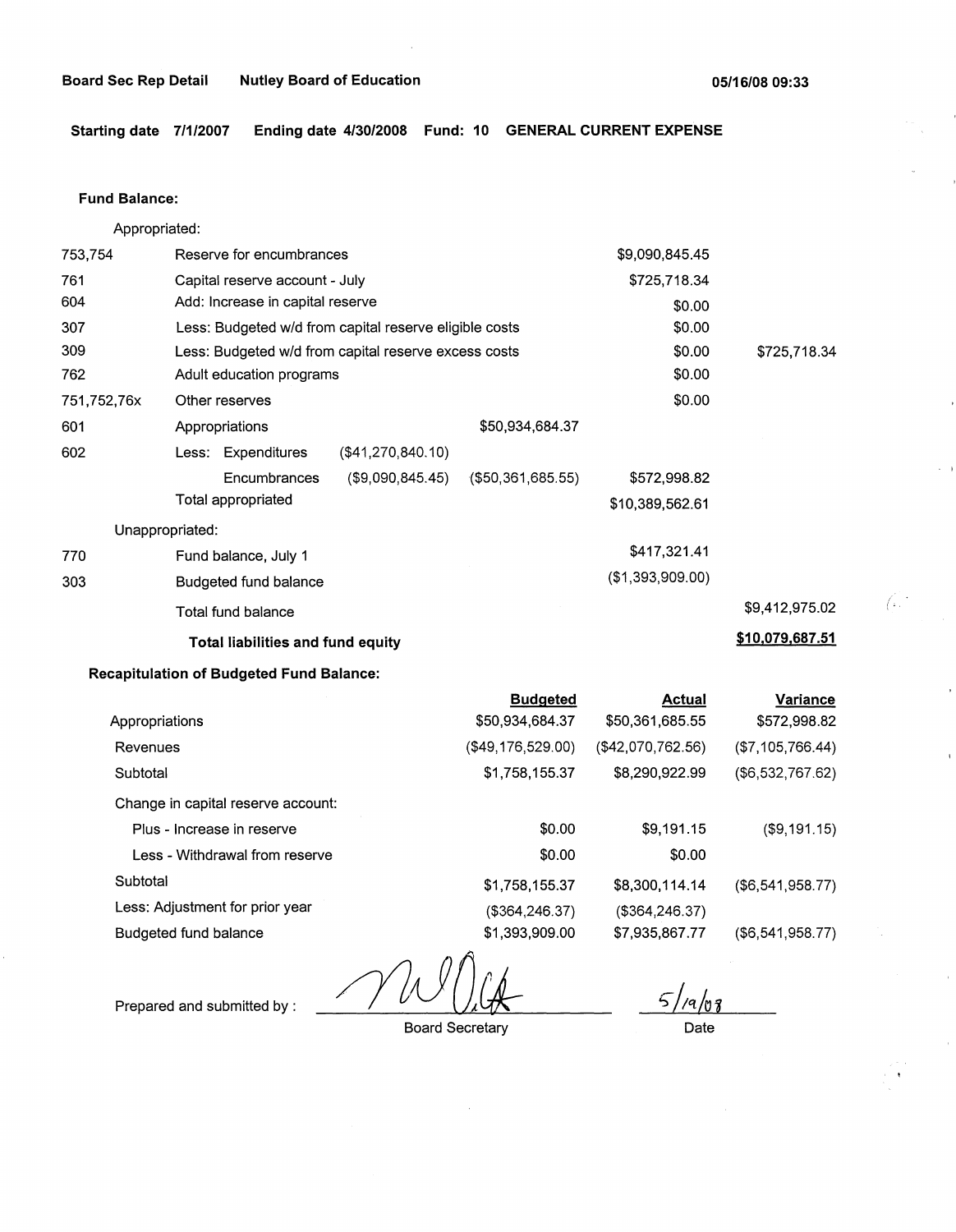k,

 $\mathbf{1}$ 

**Starting date 7/1/2007 Ending date 4/30/2008 Fund: 20 SPECIAL REVENUE FUNDS** 

| Assets:     | <b>Assets and Resources</b>                  |                 |                  |
|-------------|----------------------------------------------|-----------------|------------------|
| 101         | Cash in bank                                 |                 | (\$356,992.35)   |
| $102 - 106$ | Cash Equivalents                             |                 | \$0.00           |
| 111         | Investments                                  |                 | \$0.00           |
| 116         | Capital Reserve Account                      |                 | \$0.00           |
| 121         | Tax levy Receivable                          |                 | \$0.00           |
|             | Accounts Receivable:                         |                 |                  |
| 132         | Interfund                                    | \$0.00          |                  |
| 141         | Intergovernmental - State                    | \$547,971.82    |                  |
| 142         | Intergovernmental - Federal                  | \$2,463.96      |                  |
| 143         | Intergovernmental - Other                    | \$0.00          |                  |
| 153, 154    | Other (net of estimated uncollectable of \$_ | \$0.00          | \$550,435.78     |
|             | Loans Receivable:                            |                 |                  |
| 131         | Interfund                                    | \$0.00          |                  |
| 151, 152    | Other (Net of estimated uncollectable of \$  | \$0.00          | \$0.00           |
|             | <b>Other Current Assets</b>                  |                 | \$0.00           |
|             | <b>Resources:</b>                            |                 |                  |
| 301         | <b>Estimated revenues</b>                    | \$1,330,359.00  |                  |
| 302         | Less revenues                                | (\$956, 218.57) | \$374,140.43     |
|             | <b>Total assets and resources</b>            |                 | \$567,583.86     |
|             | <b>Liabilities and fund equity</b>           |                 |                  |
|             | <b>Liabilities:</b>                          |                 |                  |
| 101         | Cash in bank                                 |                 | $(\$356,992.35)$ |
| 411         | Intergovernmental accounts payable - state   |                 | \$83,828.70      |
| 421         | Accounts payable                             |                 | \$0.00           |
| 431         | Contracts payable                            |                 | \$0.00           |
| 451         | Loans payable                                |                 | \$0.00           |
| 481         | Deferred revenues                            |                 | \$850,544.80     |
|             | Other current liabilities                    |                 | \$415.84         |
|             | <b>Total liabilities</b>                     |                 | \$934,789.34     |

 $\sim$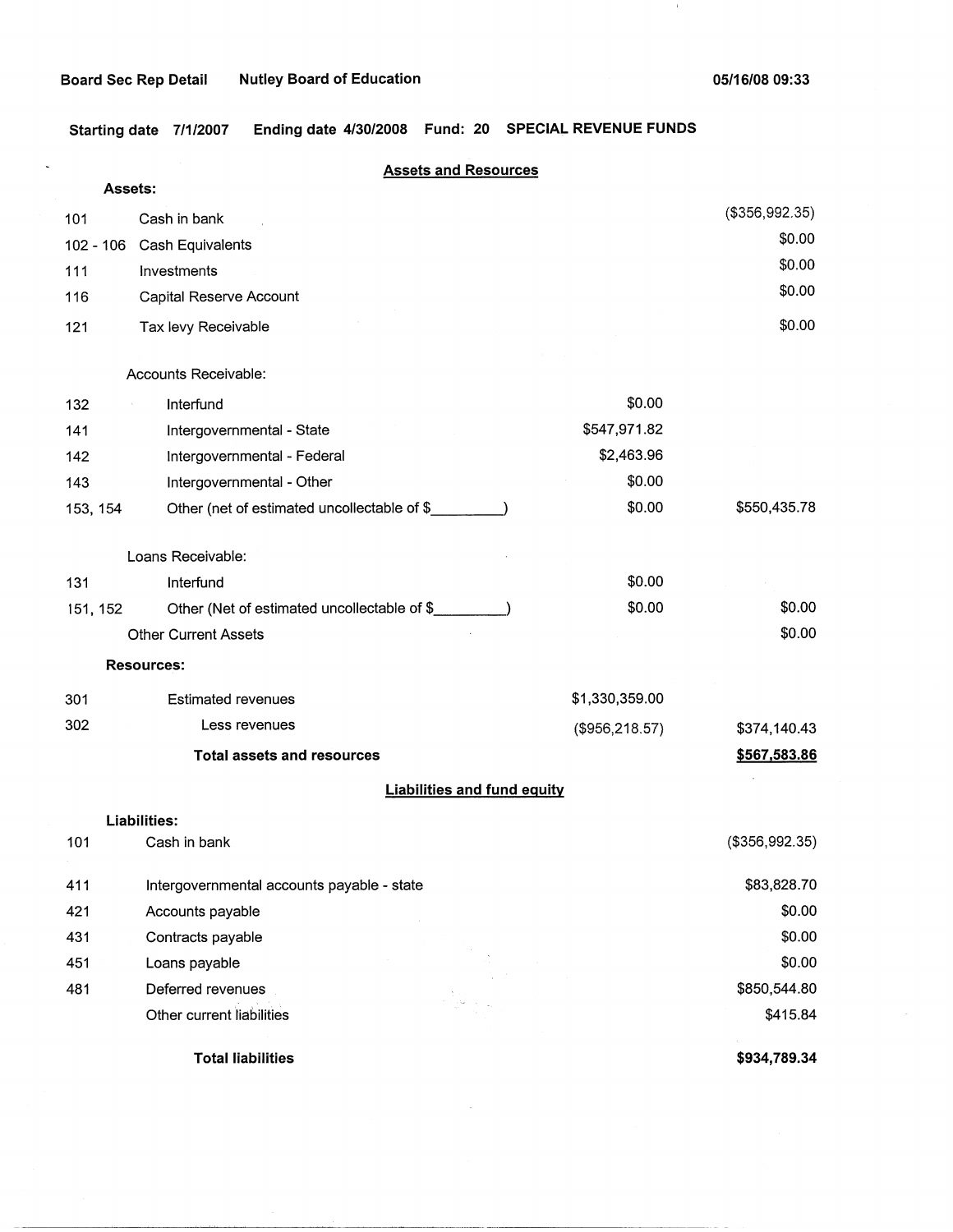**Starting date 7/1/2007 Ending date 4/30/2008 Fund: 20 SPECIAL REVENUE FUNDS** 

#### **Fund Balance:**

753,754 761 604 Appropriated: Reserve for encumbrances Capital reserve account - July Add: Increase in capital reserve 307 309 762 751,752,76x 601 Less: Budgeted w/d from capital reserve eligible costs Less: Budgeted w/d from capital reserve excess costs Adult education programs 602 Other reserves Appropriations Less: Expenditures **Encumbrances** Total appropriated Unappropriated: 770 Fund balance, July 1 303 Budgeted fund balance Total fund balance (\$1,701,505.90) (\$212,922.60) **Total liabilities and fund equity**  \$2,447, 133.58 (\$1,914,428.50) \$212,922.60 \$0.00 \$0.00 \$0.00 \$0.00 \$0.00 \$0.00 \$532,705.08 \$745,627.68 \$0.00 (\$1,112,833.16) \$0.00 (\$367,205.48) **\$567,583.86** 

## **Recapitulation of Budgeted Fund Balance:**

|                                    | <b>Budgeted</b>  | <b>Actual</b>  | <b>Variance</b> |
|------------------------------------|------------------|----------------|-----------------|
| Appropriations                     | \$2,447,133.58   | \$1,914,428.50 | \$532,705.08    |
| Revenues                           | (\$1,330,359.00) | (\$956,218.57) | (\$374,140.43)  |
| Subtotal                           | \$1,116,774.58   | \$958,209.93   | \$158,564.65    |
| Change in capital reserve account: |                  |                |                 |
| Plus - Increase in reserve         | \$0.00           | \$0.00         | \$0.00          |
| Less - Withdrawal from reserve     | \$0.00           | \$0.00         |                 |
| Subtotal                           | \$1,116,774.58   | \$958,209.93   | \$158,564.65    |
| Less: Adjustment for prior year    | (\$3,941.42)     | ( \$3, 941.42) |                 |
| Budgeted fund balance              | \$1,112,833.16   | \$954,268.51   | \$158.564.65    |

Prepared and submitted by :

Board Secretary

 $5/19/09$ 

Date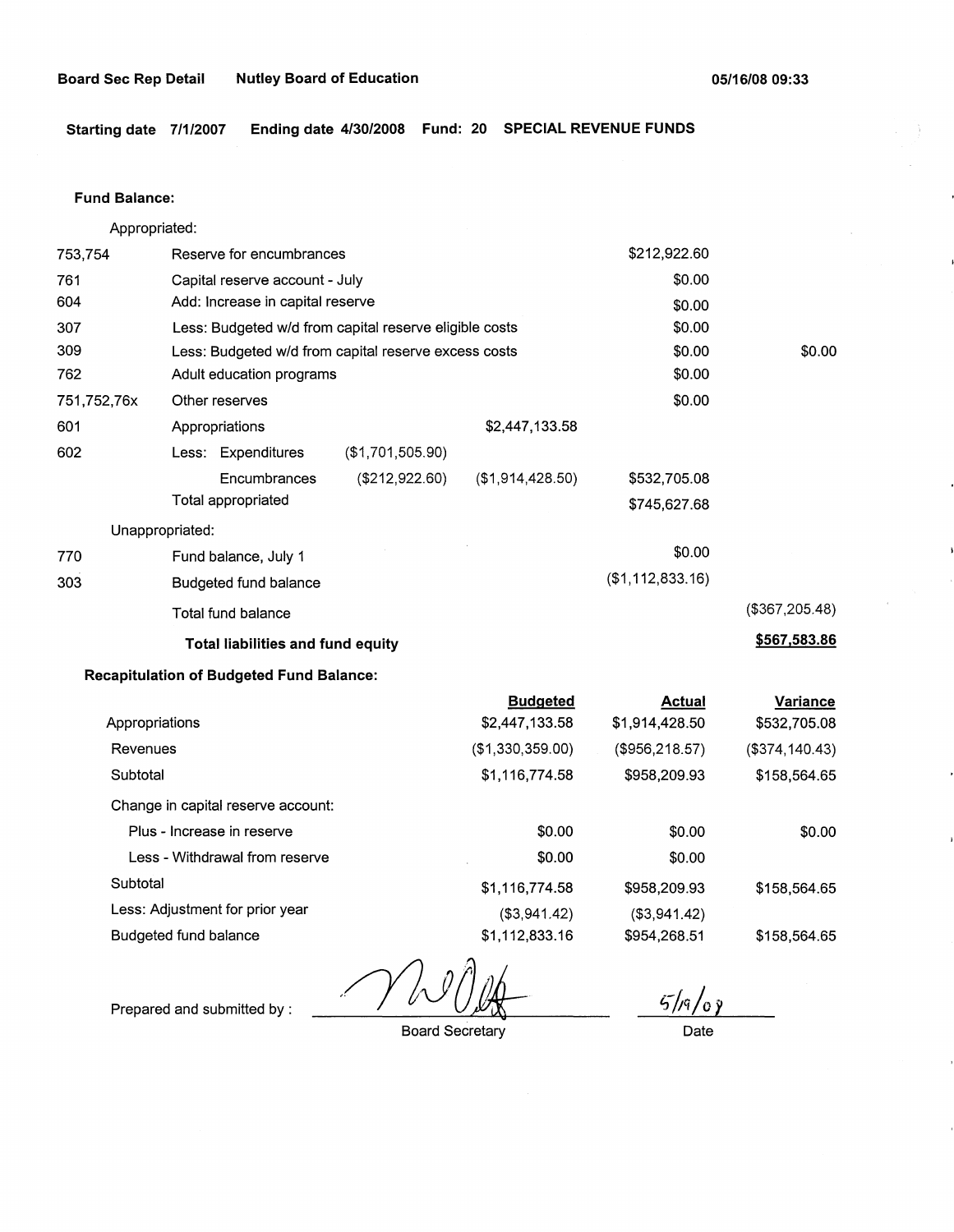$\ddot{\phantom{0}}$ 

 $\mathbf{1}$ 

**Starting date 7/1/2007 Ending date 4/30/2008 Fund: 30 CAPITAL PROJECTS FUNDS** 

|     | Assets:   |                                             | <b>Assets and Resources</b>        |                   |                   |
|-----|-----------|---------------------------------------------|------------------------------------|-------------------|-------------------|
|     |           |                                             |                                    |                   | \$32,964,389.29   |
| 101 |           | Cash in bank                                |                                    |                   | \$0.00            |
|     | 102 - 106 | Cash Equivalents                            |                                    |                   | \$0.00            |
| 111 |           | Investments                                 |                                    |                   | \$0.00            |
| 116 |           | Capital Reserve Account                     |                                    |                   |                   |
| 121 |           | Tax levy Receivable                         |                                    |                   | \$0.00            |
|     |           | Accounts Receivable:                        |                                    |                   |                   |
| 132 |           | Interfund                                   |                                    | \$22,659.00       |                   |
| 141 |           | Intergovernmental - State                   |                                    | \$1,885,104.04    |                   |
| 142 |           | Intergovernmental - Federal                 |                                    | \$0.00            |                   |
| 143 |           | Intergovernmental - Other                   |                                    | \$40,000.00       |                   |
|     | 153, 154  | Other (net of estimated uncollectable of \$ |                                    | \$0.00            | \$1,947,763.04    |
|     |           | Loans Receivable:                           |                                    |                   |                   |
| 131 |           | Interfund                                   |                                    | \$0.00            |                   |
|     | 151, 152  | Other (Net of estimated uncollectable of \$ |                                    | \$0.00            | \$0.00            |
|     |           | <b>Other Current Assets</b>                 |                                    |                   | \$0.00            |
|     |           | <b>Resources:</b>                           |                                    |                   |                   |
| 301 |           | <b>Estimated revenues</b>                   |                                    | \$0.00            |                   |
| 302 |           | Less revenues                               |                                    | (\$38,846,433.64) | (\$38,846,433.64) |
|     |           | <b>Total assets and resources</b>           |                                    |                   | ( \$3,934,281.31) |
|     |           |                                             | <b>Liabilities and fund equity</b> |                   |                   |
|     |           | <b>Liabilities:</b>                         |                                    |                   |                   |
|     |           |                                             |                                    |                   |                   |
| 411 |           | Intergovernmental accounts payable - state  |                                    |                   | \$0.00            |
| 421 |           | Accounts payable                            |                                    |                   | \$304,534.00      |
| 431 |           | Contracts payable                           |                                    |                   | \$0.00            |
| 451 |           | Loans payable                               |                                    |                   | \$0.00            |
| 481 |           | Deferred revenues                           |                                    |                   | \$702,405.00      |
|     |           | Other current liabilities                   |                                    |                   | \$793,481.48      |

**Total liabilities** 

**\$1,800,420.48**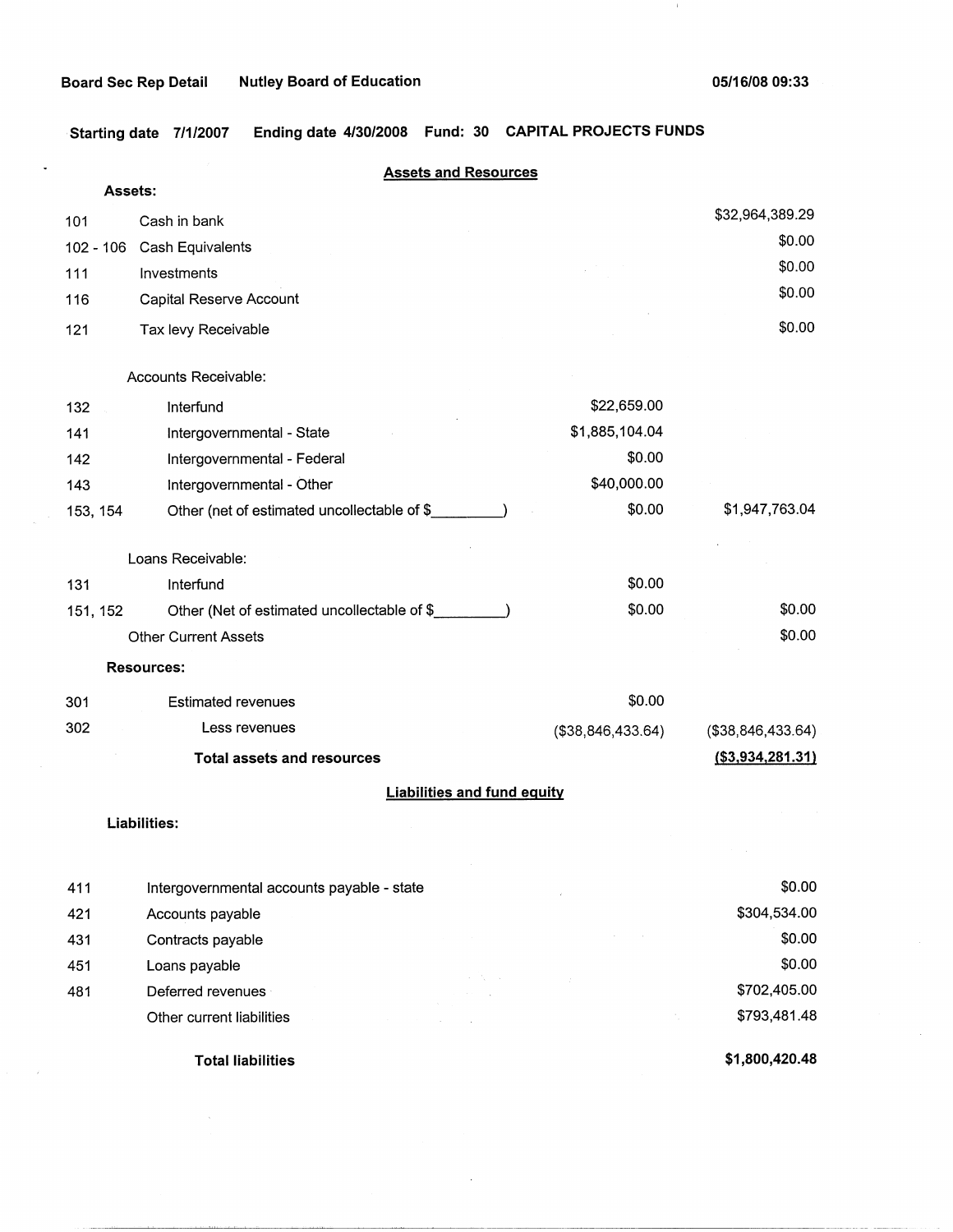**Starting date 7/1/2007 Ending date 4/30/2008 Fund: 30 CAPITAL PROJECTS FUNDS** 

## **Fund Balance:**

Appropriated: 753,754 Reserve for encumbrances Capital reserve account - July Add: Increase in capital reserve 761 604 307 309 762 751,752, 76x 601 Less: Budgeted w/d from capital reserve eligible costs Less: Budgeted w/d from capital reserve excess costs Adult education programs Other reserves Appropriations \$39,824,530.74 602 (\$6,079,790.53) Less: Expenditures 770 303 **Encumbrances** Total appropriated Unappropriated: Fund balance, July 1 Budgeted fund balance Total fund balance (\$4,864,690.46) (\$10,944,480.99) **Total liabilities and fund equity Recapitulation of Budgeted Fund Balance:**  \$5,540,947.46 \$0.00 \$0.00 \$0.00 \$0.00 \$0.00 \$0.00 \$28,880,049.75 \$34,420,997.21 (\$6,054,404.01) (\$34,101,294.99) \$0.00 (\$5,734,701.79) **(\$3,934,281.31)** 

|                                    | <b>Budgeted</b>  | <b>Actual</b>        | Variance        |
|------------------------------------|------------------|----------------------|-----------------|
| Appropriations                     | \$39,824,530.74  | \$10,944,480.99      | \$28,880,049.75 |
| Revenues                           | \$0.00           | $($ \$38,846,433.64) | \$38,846,433.64 |
| Subtotal                           | \$39,824,530.74  | (\$27,901,952.65)    | \$67,726,483.39 |
| Change in capital reserve account: |                  |                      |                 |
| Plus - Increase in reserve         | \$0.00           | \$0.00               | \$0.00          |
| Less - Withdrawal from reserve     | \$0.00           | \$0.00               |                 |
| Subtotal                           | \$39,824,530.74  | $($ \$27,901,952.65) | \$67,726,483.39 |
| Less: Adjustment for prior year    | (\$5,723,235.75) | ( \$5,723,235.75)    |                 |
| Budgeted fund balance              | \$34,101.294.99  | (\$33,625,188.40)    | \$67,726,483.39 |
|                                    |                  |                      |                 |

Prepared and submitted by : *~lJJlJilk-*

Board Secretary

*5-fi'l[o Y* 

Date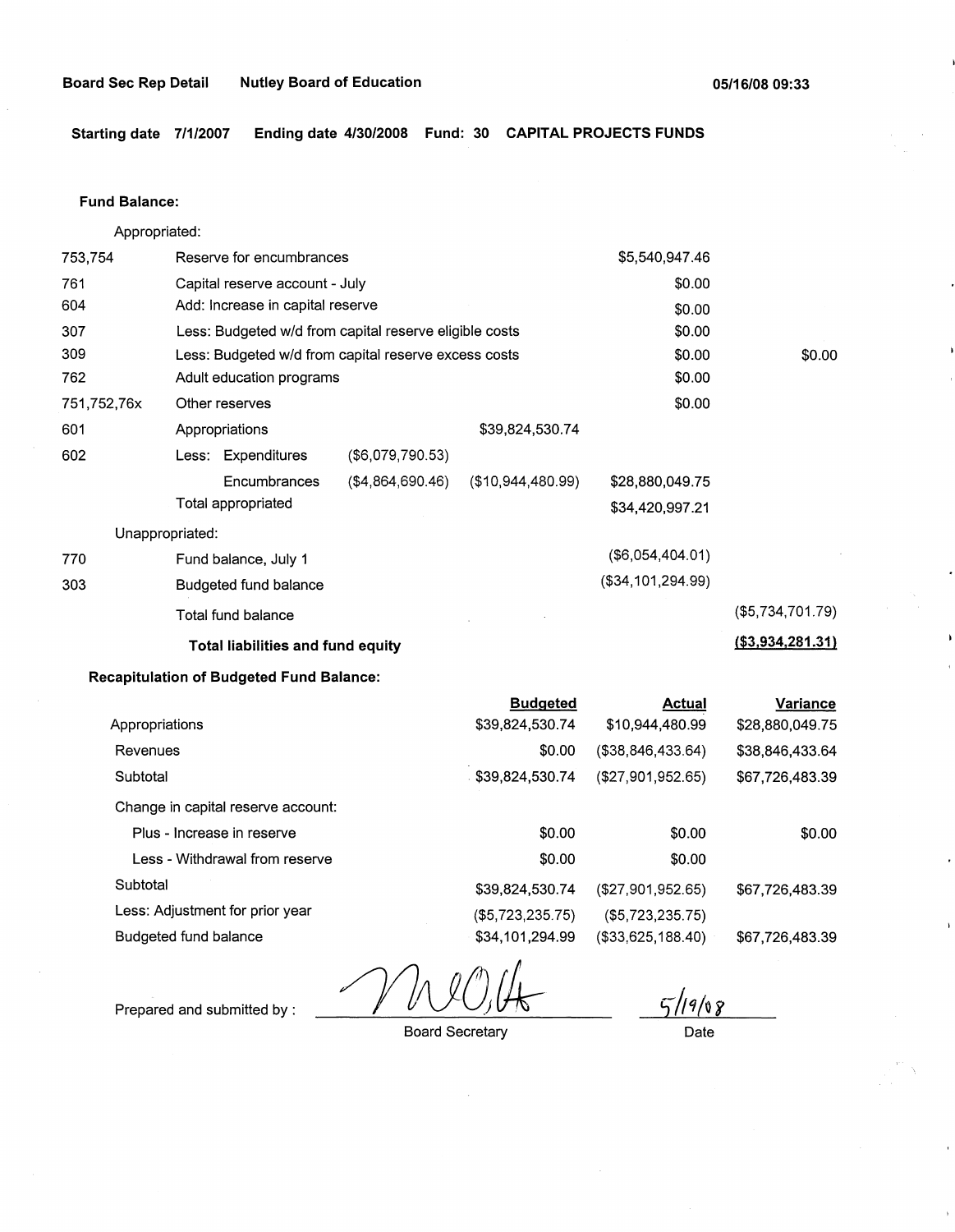Ĝ.

 $\hat{f}$ 

 $\mathcal{X}$ 

**Starting date 7/1/2007 Ending date 4/30/2008 Fund:. 40 DEBT SERVICE FUNDS** 

|             | <b>Assets and Resources</b>                 |                  |               |
|-------------|---------------------------------------------|------------------|---------------|
| Assets:     |                                             |                  | (\$21,745.88) |
| 101         | Cash in bank                                |                  | \$0.00        |
| $102 - 106$ | Cash Equivalents                            |                  | \$0.00        |
| 111         | Investments                                 |                  | \$0.00        |
| 116         | Capital Reserve Account                     |                  |               |
| 121         | Tax levy Receivable                         |                  | \$0.00        |
|             | Accounts Receivable:                        |                  |               |
| 132         | Interfund                                   | \$21,747.60      |               |
| 141         | Intergovernmental - State                   | \$0.00           |               |
| 142         | Intergovernmental - Federal                 | \$0.00           |               |
| 143         | Intergovernmental - Other                   | \$0.00           |               |
| 153, 154    | Other (net of estimated uncollectable of \$ | \$0.00           | \$21,747.60   |
|             | Loans Receivable:                           |                  |               |
| 131         | Interfund                                   | \$0.00           |               |
| 151, 152    | Other (Net of estimated uncollectable of \$ | \$0.00           | \$0.00        |
|             | <b>Other Current Assets</b>                 |                  | \$0.00        |
|             | <b>Resources:</b>                           |                  |               |
| 301         | <b>Estimated revenues</b>                   | \$1,294,304.00   |               |
| 302         | Less revenues                               | (\$1,294,304.00) | \$0.00        |
|             | <b>Total assets and resources</b>           |                  | \$1.72        |
|             | <b>Liabilities and fund equity</b>          |                  |               |
|             | Liabilities:                                |                  |               |
| 101         | Cash in bank                                |                  | (\$21,745.88) |
| 411         | Intergovernmental accounts payable - state  |                  | \$0.00        |
| 421         | Accounts payable                            |                  | \$0.00        |
| 431         | Contracts payable                           |                  | \$0.00        |
| 451         | Loans payable                               |                  | \$0.00        |
| 481         | Deferred revenues                           |                  | \$0.00        |
|             | Other current liabilities                   |                  | \$0.00        |
|             | <b>Total liabilities</b>                    |                  | \$0.00        |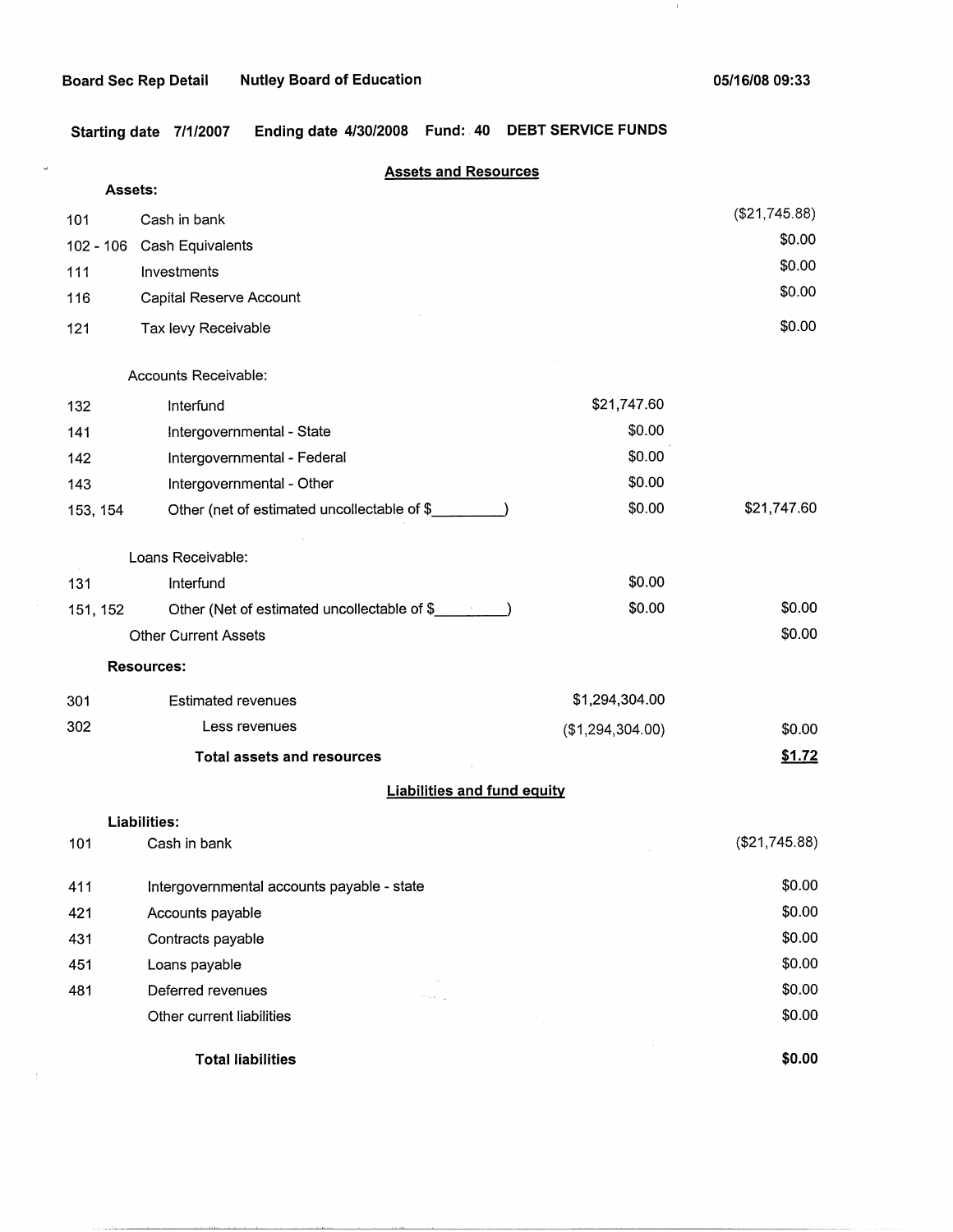**Starting date 7/1/2007 Ending date 4/30/2008 Fund: 40 DEBT SERVICE FUNDS** 

## **Fund Balance:**

753,754 761 604 Appropriated: Reserve for encumbrances Capital reserve account - July Add: Increase in capital reserve 307 309 762 751,752,76x 601 Less: Budgeted w/d from capital reserve eligible costs Less: Budgeted w/d from capital reserve excess costs Adult education programs 602 770 303 Other reserves Appropriations Less: Expenditures **Encumbrances** Total appropriated Unappropriated: Fund balance, July 1 Budgeted fund balance Total fund balance (\$1,294,303.50) \$0.00 \$1,294,304.00 (\$1,294,303.50) **Total liabilities and fund equity**  \$0.00 \$0.00 \$0.00 \$0.00 \$0.00 \$0.00 \$0.00 \$0.50 \$0.50 \$0.72 \$0.00 \$0.00 \$1.22 **\$1.22** 

# **Recapitulation of Budgeted Fund Balance:**

|                                    | <b>Budgeted</b>  | <b>Actual</b>       | Variance |
|------------------------------------|------------------|---------------------|----------|
| Appropriations                     | \$1,294,304.00   | \$1,294,303.50      | \$0.50   |
| Revenues                           | (\$1,294,304.00) | $($ \$1,294,304.00) | \$0.00   |
| Subtotal                           | \$0.00           | (\$0.50)            | \$0.50   |
| Change in capital reserve account: |                  |                     |          |
| Plus - Increase in reserve         | \$0.00           | \$0.00              | \$0.00   |
| Less - Withdrawal from reserve     | \$0.00           | \$0.00              |          |
| Subtotal                           | \$0.00           | (\$0.50)            | \$0.50   |
| Less: Adjustment for prior year    | \$0.00           | \$0.00              |          |
| Budgeted fund balance              | \$0.00           | (\$0.50)            | \$0.50   |
|                                    |                  |                     |          |

Board Secretary

s/.\_cq{J,\_ **1.** 

Date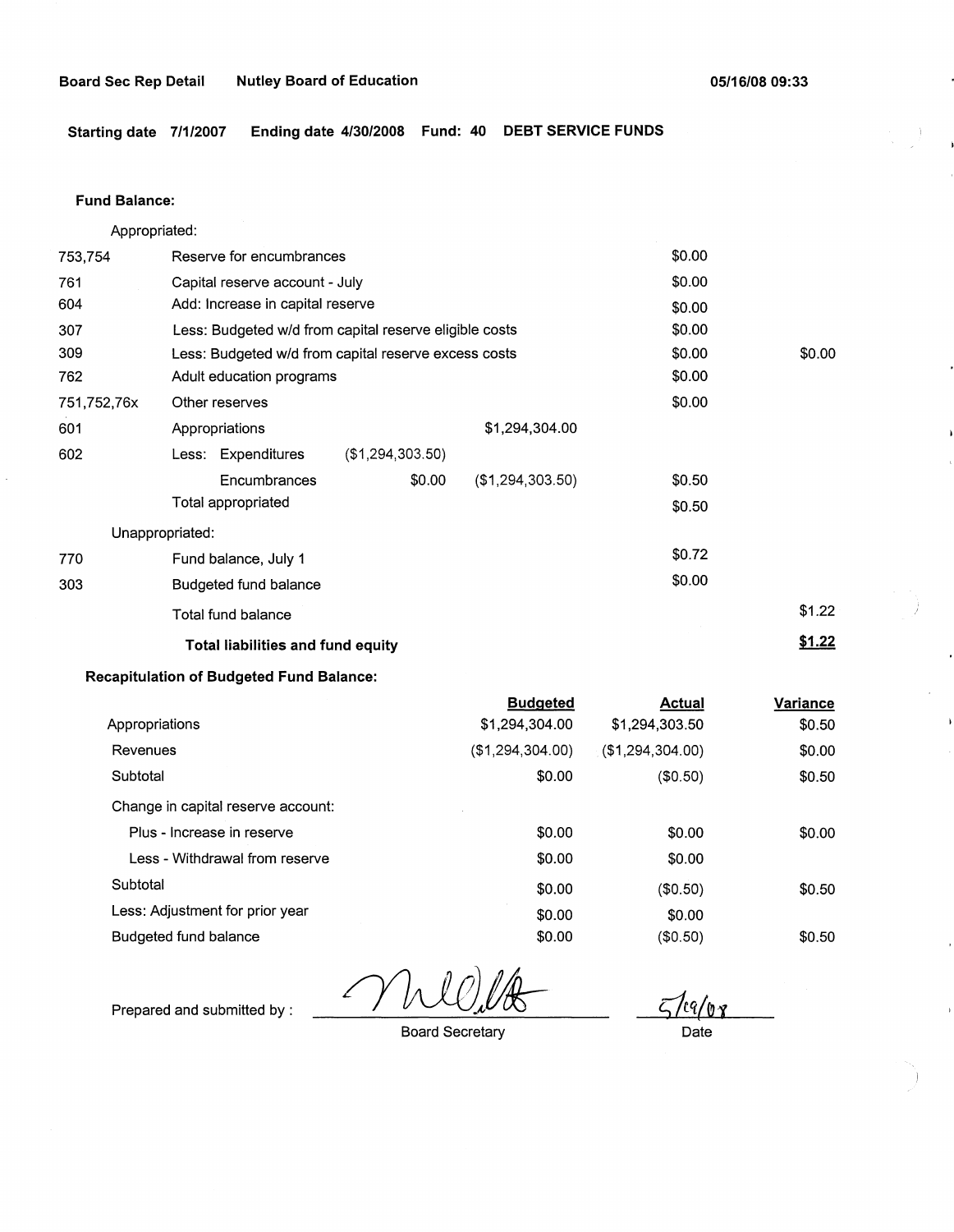na collectional concentration and

 $\mathbf{r}$ 

. **Starting date 7/1/2007 Ending date 4/30/2008 Fund: 50 ENTERPRISE FUND** 

|             | <b>Assets and Resources</b><br>Assets:      |                |                   |
|-------------|---------------------------------------------|----------------|-------------------|
| 101         | Cash in bank                                |                | (\$21,438.23)     |
| $102 - 106$ | <b>Cash Equivalents</b>                     |                | \$592.00          |
| 111         | Investments                                 |                | \$0.00            |
| 116         | Capital Reserve Account                     |                | \$0.00            |
| 121         | Tax levy Receivable                         |                | \$0.00            |
|             | Accounts Receivable:                        |                |                   |
| 132         | Interfund                                   | \$0.00         |                   |
| 141         | Intergovernmental - State                   | \$0.00         |                   |
| 142         | Intergovernmental - Federal                 | (\$0.10)       |                   |
| 143         | Intergovernmental - Other                   | \$0.00         |                   |
| 153, 154    | Other (net of estimated uncollectable of \$ | \$0.00         | (\$0.10)          |
|             | Loans Receivable:                           |                |                   |
| 131         | Interfund                                   | \$0.00         |                   |
| 151, 152    | Other (Net of estimated uncollectable of \$ | \$0.00         | \$0.00            |
|             | <b>Other Current Assets</b>                 |                | \$20,458.84       |
|             | <b>Resources:</b>                           |                |                   |
| 301         | <b>Estimated revenues</b>                   | \$0.00         |                   |
| 302         | Less revenues                               | (\$854,039.84) | (\$854,039.84)    |
|             | <b>Total assets and resources</b>           |                | $($ \$854,427.33) |
|             | <b>Liabilities and fund equity</b>          |                |                   |
|             | Liabilities:                                |                |                   |
| 101         | Cash in bank                                |                | (\$21,438.23)     |
| 411         | Intergovernmental accounts payable - state  |                | \$0.00            |
| 421         | Accounts payable                            |                | \$0.00            |
| 431         | Contracts payable                           |                | \$0.00            |
| 451         | Loans payable                               |                | \$0.00            |
| 481         | Deferred revenues                           |                | \$0.00            |
|             | Other current liabilities                   |                | \$52,724.18       |
|             | <b>Total liabilities</b>                    |                | \$52,724.18       |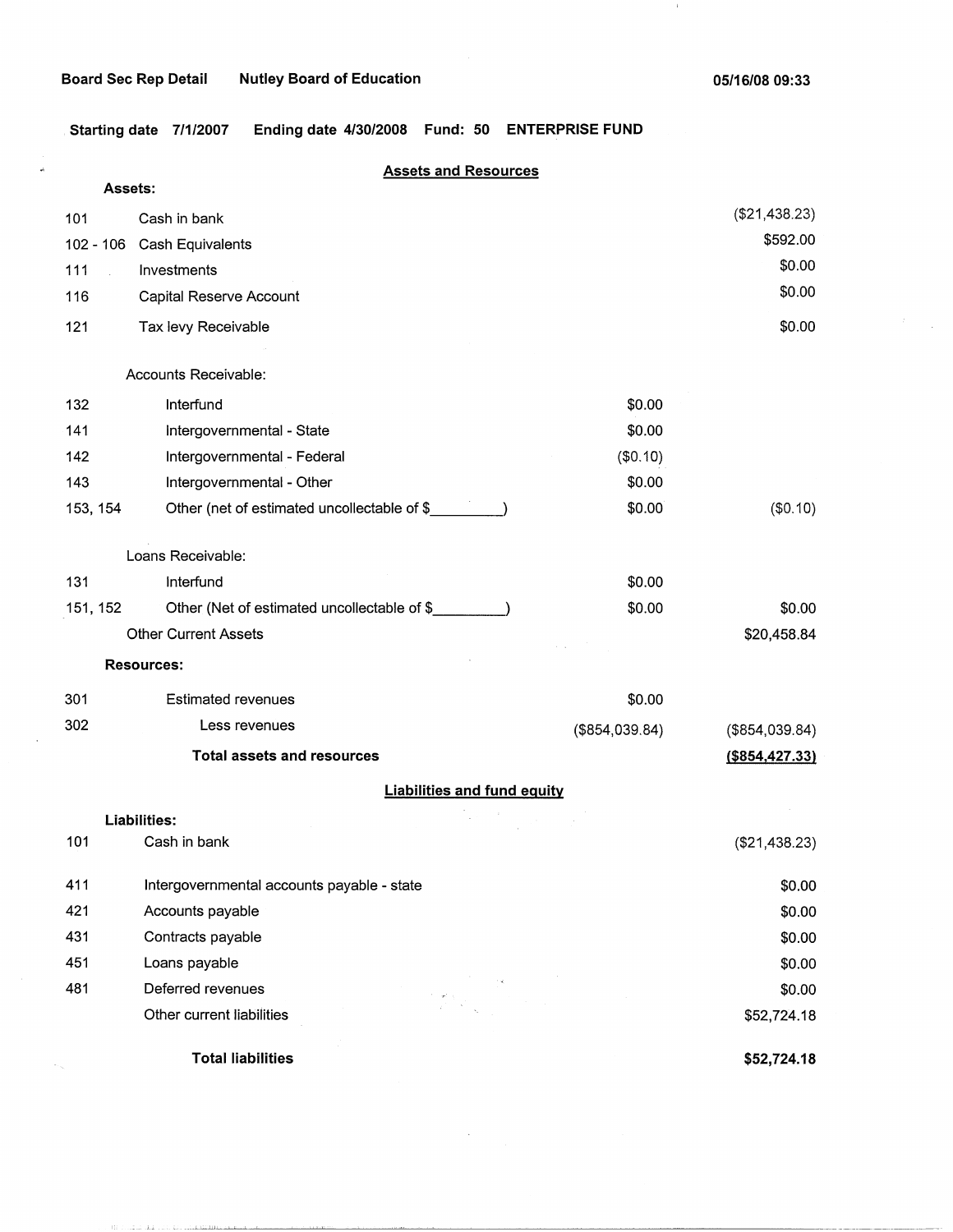\$0.00

(\$907,151.51) **(\$854,427.33)** 

**Starting date 7/1/2007 Ending date 4/30/2008 Fund: 50 ENTERPRISE FUND** 

#### **Fund Balance:**

753,754 761 604 Appropriated: Reserve for encumbrances Capital reserve account - July Add: Increase in capital reserve 307 309 762 751,752,76x 601 Less: Budgeted w/d from capital reserve eligible costs Less: Budgeted w/d from capital reserve excess costs Adult education programs 602 770 303 Other reserves Appropriations Less: Expenditures **Encumbrances** Total appropriated Unappropriated: Fund balance, July 1 Budgeted fund balance Total fund balance (\$763,660.91) (\$109,584.08) \$987,319.32 (\$873,244.99) **Total liabilities and fund equity**  \$109,584.08 \$0.00 \$0.00 \$0.00 \$0.00 \$0.00 \$0.00 \$114,074.33 \$223,658.41 (\$173,849.92) (\$956,960.00)

### **Recapitulation of Budgeted Fund Balance:**

|                                    | <b>Budgeted</b> | <b>Actual</b>  | Variance     |
|------------------------------------|-----------------|----------------|--------------|
| Appropriations                     | \$987,319.32    | \$873,244.99   | \$114,074.33 |
| Revenues                           | \$0.00          | (\$854,039.84) | \$854,039.84 |
| Subtotal                           | \$987,319.32    | \$19,205.15    | \$968,114.17 |
| Change in capital reserve account: |                 |                |              |
| Plus - Increase in reserve         | \$0.00          | \$0.00         | \$0.00       |
| Less - Withdrawal from reserve     | \$0.00          | \$0.00         |              |
| Subtotal                           | \$987,319.32    | \$19,205.15    | \$968,114.17 |
| Less: Adjustment for prior year    | (\$30,359.32)   | (\$30,359.32)  |              |
| Budgeted fund balance              | \$956,960.00    | (\$11,154.17)  | \$968,114.17 |

*fiJOJk* 

Board Secretary

*t, /li* /Jl\_ f\_ .<br>Date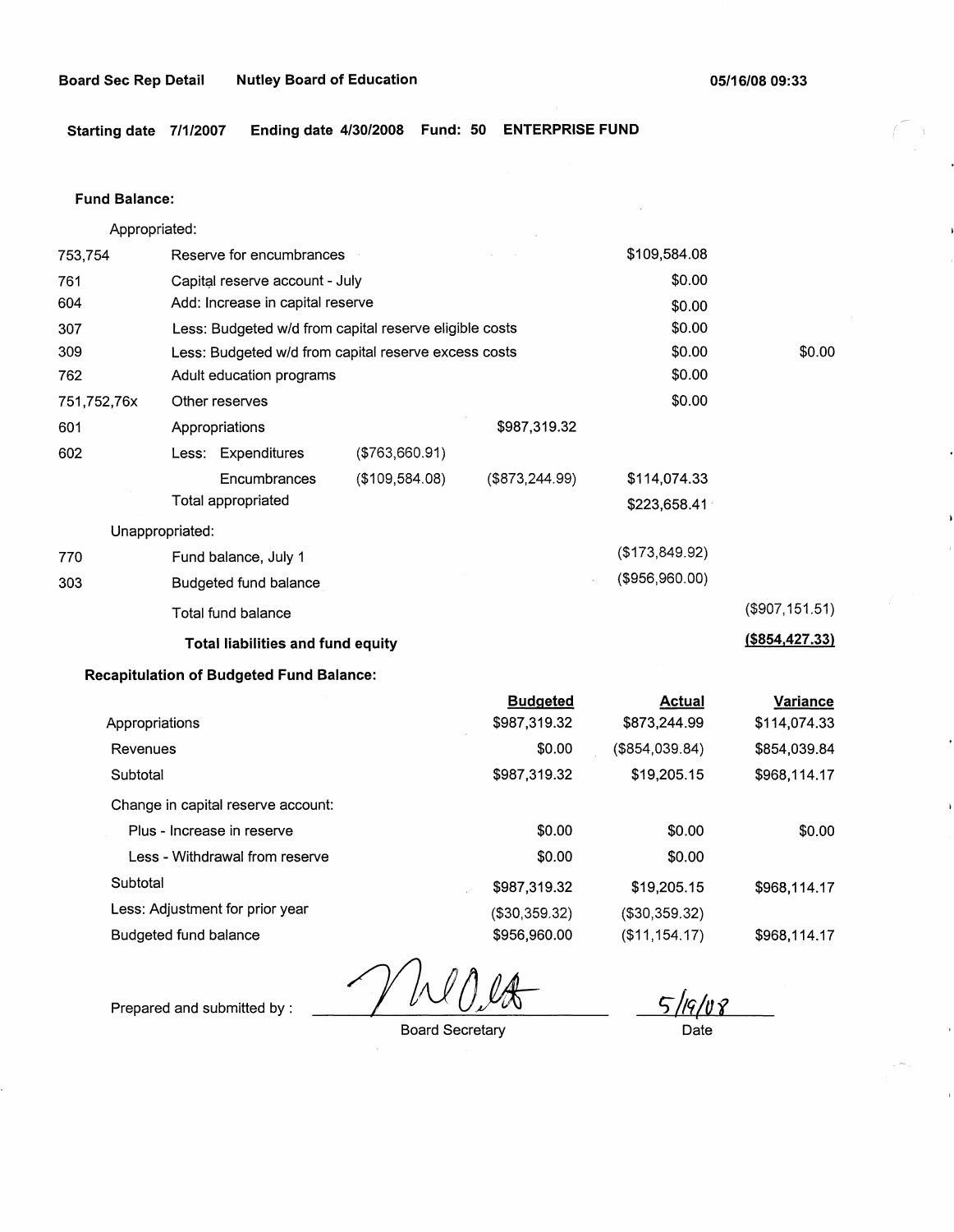$\mathcal{A}_1$ 

 $\sim$ 

 $\lambda$ 

Starting date 7/1/2007 Ending date 4/30/2008 Fund: 51 SUMMER CAMP

| Assets:     | <b>Assets and Resources</b>                  |               |          |
|-------------|----------------------------------------------|---------------|----------|
| 101         | Cash in bank                                 |               | \$471.73 |
| $102 - 106$ | Cash Equivalents                             |               | \$0.00   |
| 111         | Investments                                  |               | \$0.00   |
| 116         | Capital Reserve Account                      |               | \$0.00   |
| 121         | Tax levy Receivable                          |               | \$0.00   |
|             | <b>Accounts Receivable:</b>                  |               |          |
| 132         | Interfund                                    | \$0.00        |          |
| 141         | Intergovernmental - State                    | \$0.00        |          |
| 142         | Intergovernmental - Federal                  | \$0.00        |          |
| 143         | Intergovernmental - Other                    | \$0.00        |          |
| 153, 154    | Other (net of estimated uncollectable of \$_ | \$0.00        | \$0.00   |
|             | Loans Receivable:                            |               |          |
| 131         | Interfund                                    | \$0.00        |          |
| 151, 152    | Other (Net of estimated uncollectable of \$  | \$0.00        | \$0.00   |
|             | <b>Other Current Assets</b>                  |               | \$0.00   |
|             | <b>Resources:</b>                            |               |          |
| 301         | <b>Estimated revenues</b>                    | \$18,325.00   |          |
| 302         | Less revenues                                | (\$18,325.00) | \$0.00   |
|             | <b>Total assets and resources</b>            |               | \$471.73 |
|             | <b>Liabilities and fund equity</b>           |               |          |
|             | Liabilities:                                 |               |          |
|             |                                              |               |          |
| 411         | Intergovernmental accounts payable - state   |               | \$0.00   |
| 421         | Accounts payable                             |               | \$0.00   |
| 431         | Contracts payable                            |               | \$0.00   |
| 451         | Loans payable                                |               | \$0.00   |
| 481         | Deferred revenues                            |               | \$0.00   |
|             | Other current liabilities                    |               | \$0.00   |

**Total liabilities** 

 $\hat{\mathcal{A}}$ 

**\$0.00**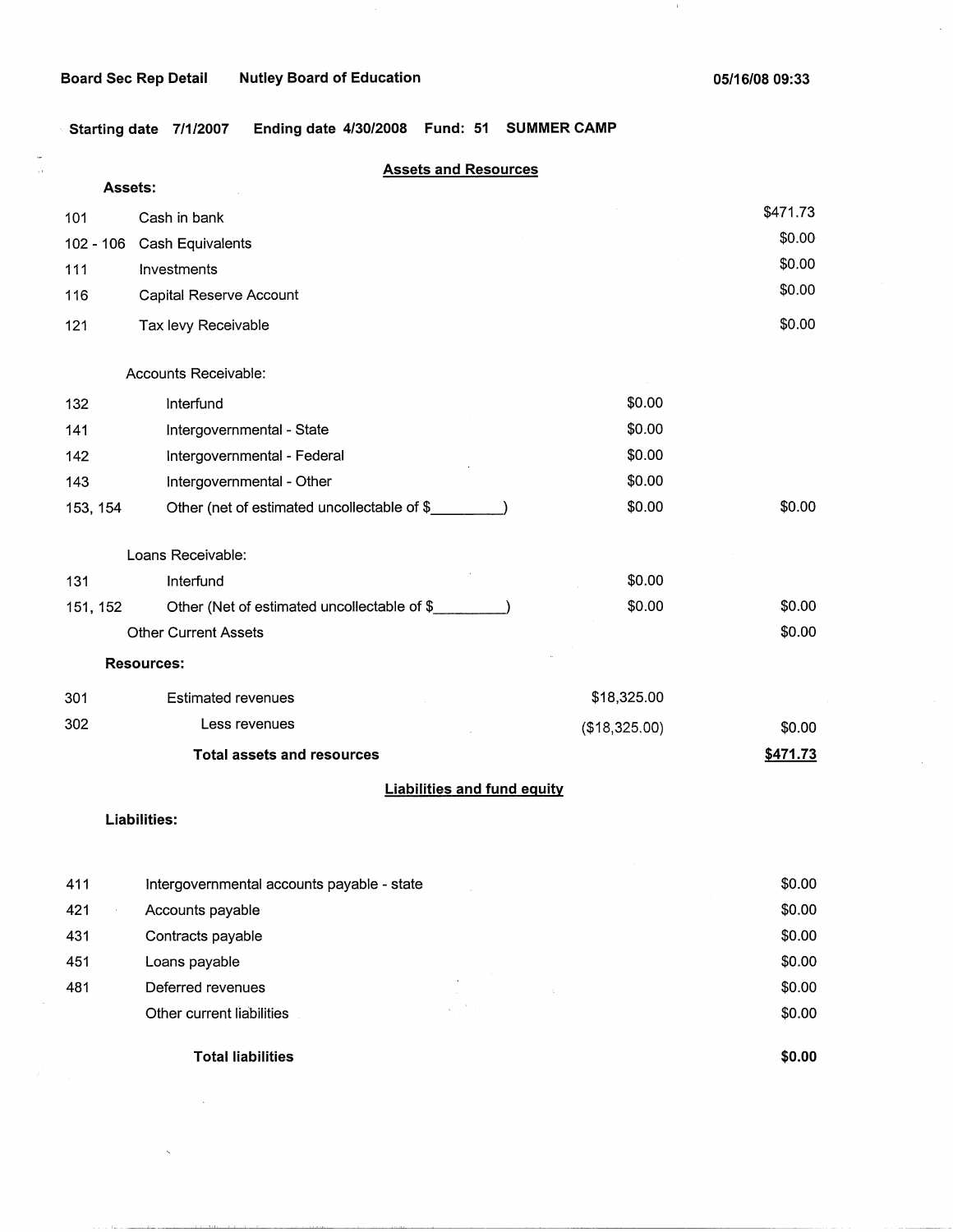**Starting date 7/1/2007 Ending date 4/30/2008 Fund: 51 SUMMER CAMP** 

#### **Fund Balance:**

753,754 761 604 Appropriated: Reserve for encumbrances Capital reserve account - July Add: Increase in capital reserve 307 309 762 751,752,76x 601 Less: Budgeted w/d from capital reserve eligible costs Less: Budgeted w/d from capital reserve excess costs Adult education programs 602 Other reserves Appropriations Less: Expenditures **Encumbrances** Total appropriated Unappropriated: 770 Fund balance, July 1 303 Budgeted fund balance Total fund balance (\$17,853.27) \$0.00 **Total liabilities and fund equity Recapitulation of Budgeted Fund Balance:**  \$18,325.00 (\$17,853.27) \$0.00 \$0.00 \$0.00 \$0.00 \$0.00 \$0.00 \$0.00 \$0.00 \$471.73 \$471.73 \$0.00 \$0.00 \$471.73 **\$471.73** 

|                                              | <b>Budgeted</b> | <b>Actual</b>    | Variance |
|----------------------------------------------|-----------------|------------------|----------|
| Appropriations                               | \$18,325.00     | \$17,853.27      | \$471.73 |
| Revenues                                     | (\$18,325.00)   | (\$18,325.00)    | \$0.00   |
| Subtotal                                     | \$0.00          | (\$471.73)       | \$471.73 |
| Change in capital reserve account:           |                 |                  |          |
| Plus - Increase in reserve                   | \$0.00          | \$0.00           | \$0.00   |
| Less - Withdrawal from reserve               | \$0.00          | \$0.00           |          |
| Subtotal                                     | \$0.00          | $(\$471.73)$     | \$471.73 |
| Less: Adjustment for prior year<br>$\pm$ 100 | \$0.00          | \$0.00           |          |
| Budgeted fund balance                        | \$0.00          | $($ \$471.73 $)$ | \$471.73 |
|                                              |                 |                  |          |

Board Secretary

*t,}<ttv* f Date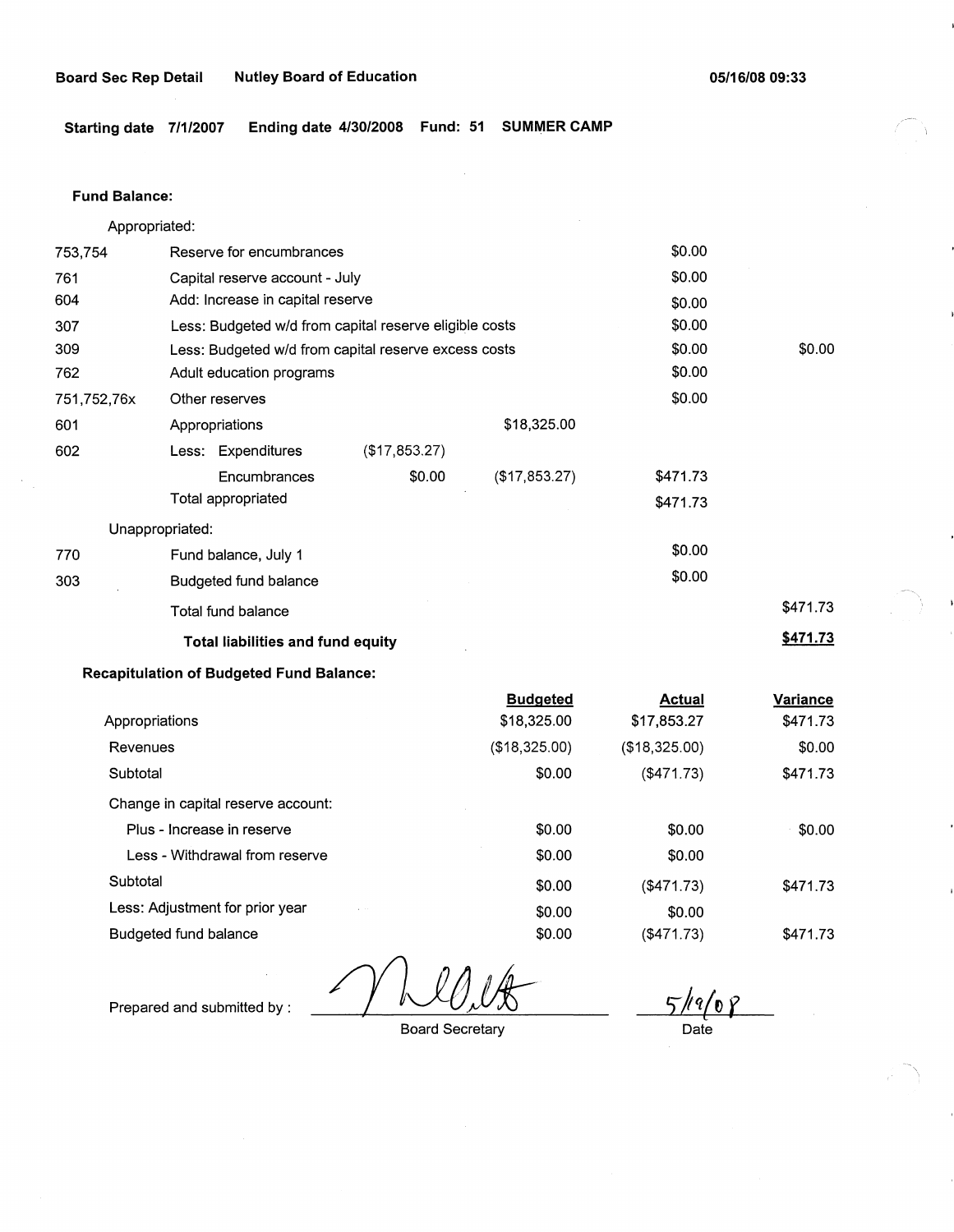$\pm$ 

**Starting date 7/1/2007 Ending date 4/30/2008 Fund: 55 EXTENDED DAY** 

# **Assets and Resources**

| Assets:                            |                                             |                |                  |  |  |
|------------------------------------|---------------------------------------------|----------------|------------------|--|--|
| 101                                | Cash in bank                                |                | \$104,538.29     |  |  |
| $102 - 106$                        | Cash Equivalents                            |                | \$500.00         |  |  |
| 111                                | Investments                                 |                | \$0.00           |  |  |
| 116                                | Capital Reserve Account                     |                | \$0.00           |  |  |
| 121                                | Tax levy Receivable                         |                | \$0.00           |  |  |
|                                    | Accounts Receivable:                        |                |                  |  |  |
| 132                                | Interfund                                   | \$38,836.94    |                  |  |  |
| 141                                | Intergovernmental - State                   | \$0.00         |                  |  |  |
| 142                                | Intergovernmental - Federal                 | \$0.00         |                  |  |  |
| 143                                | Intergovernmental - Other                   | \$0.00         |                  |  |  |
| 153, 154                           | Other (net of estimated uncollectable of \$ | \$0.00         | \$38,836.94      |  |  |
|                                    | Loans Receivable:                           |                |                  |  |  |
| 131                                | Interfund                                   | \$0.00         |                  |  |  |
| 151, 152                           | Other (Net of estimated uncollectable of \$ | \$0.00         | \$0.00           |  |  |
|                                    | <b>Other Current Assets</b>                 |                | \$0.00           |  |  |
| <b>Resources:</b>                  |                                             |                |                  |  |  |
| 301                                | <b>Estimated revenues</b>                   | \$0.00         |                  |  |  |
| 302                                | Less revenues                               | (\$535,773.85) | (\$535,773.85)   |  |  |
|                                    | <b>Total assets and resources</b>           |                | ( \$391, 898.62) |  |  |
| <b>Liabilities and fund equity</b> |                                             |                |                  |  |  |
|                                    | <b>Liabilities:</b>                         |                |                  |  |  |

|     | <b>Total liabilities</b>                   |                      | \$249,055.19 |
|-----|--------------------------------------------|----------------------|--------------|
|     | Other current liabilities                  |                      | \$249,055.19 |
| 481 | Deferred revenues                          | and the state of the | \$0.00       |
| 451 | Loans payable                              |                      | \$0.00       |
| 431 | Contracts payable                          |                      | \$0.00       |
| 421 | Accounts payable                           |                      | \$0.00       |
| 411 | Intergovernmental accounts payable - state |                      | \$0.00       |